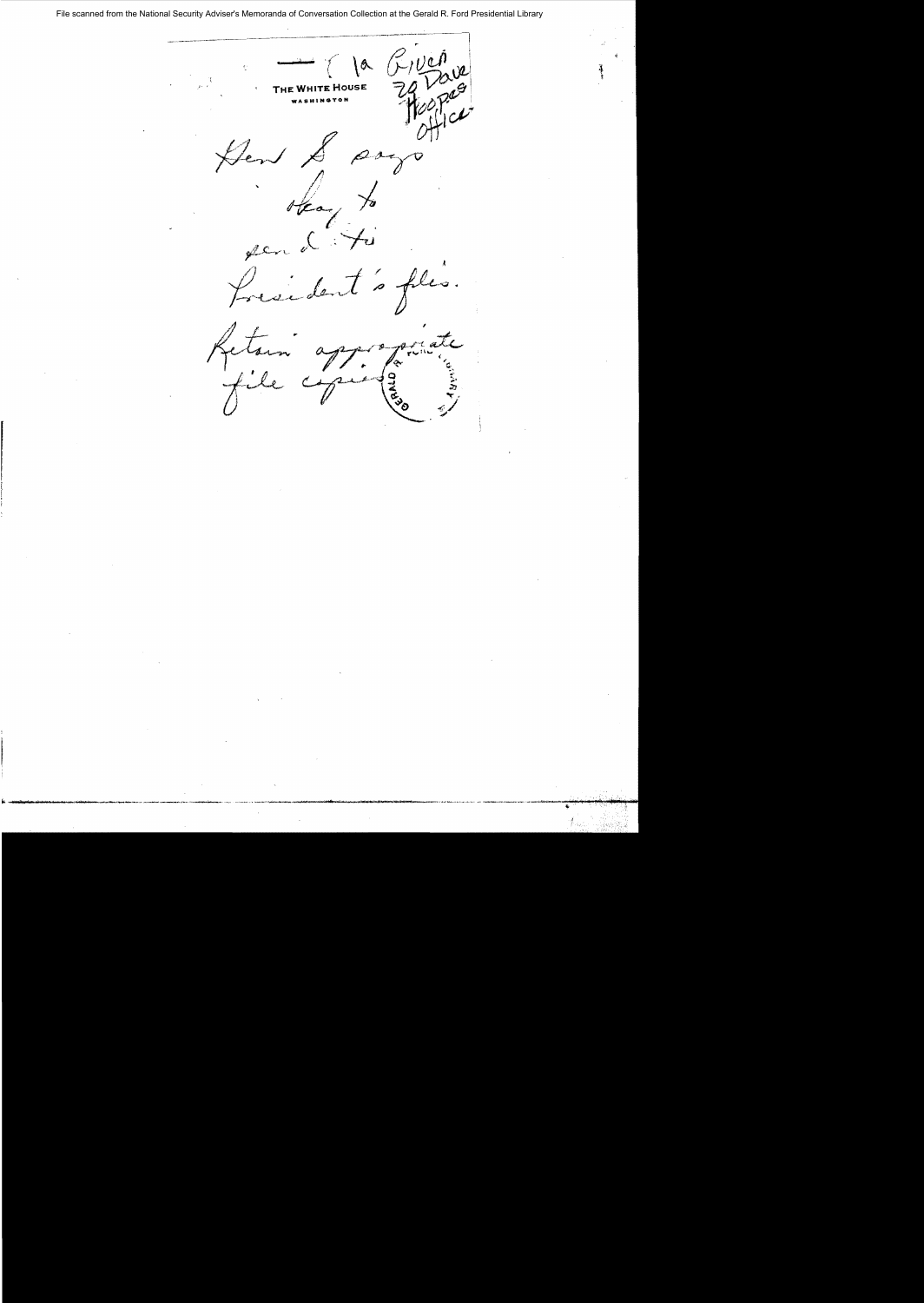

**DEPARTMENT OF STATE** 

Washington, D.C. 20520

4657

7419633

SECRET/NODIS

October 7, 1974

MEMORANDUM FOR LIEUTENANT GENERAL BRENT SCOWCROFT THE WHITE HOUSE

Subject: President's Meeting with Australian Prime Minister Whitlam, October 4, 1974

Attached is a record of the President's meeting with Prime Minister Whitlam prepared by Assistant Secretary Habib. We recommend this record, upon approval, be distributed to Secretary Kissinger, Assistant Secretary Habib and Ambassador Green in Canberra.

decuti Lcreta S łе.

Attachment:

Record of the President's meeting.

EGRET/NODIS  $XGDS-I$ 

**DBCLASSIFIED** E.O. 12958, Sec. 3.5 State Dept. Guidolines, state her. es 3/0/04 ــ , NARA, Date ــ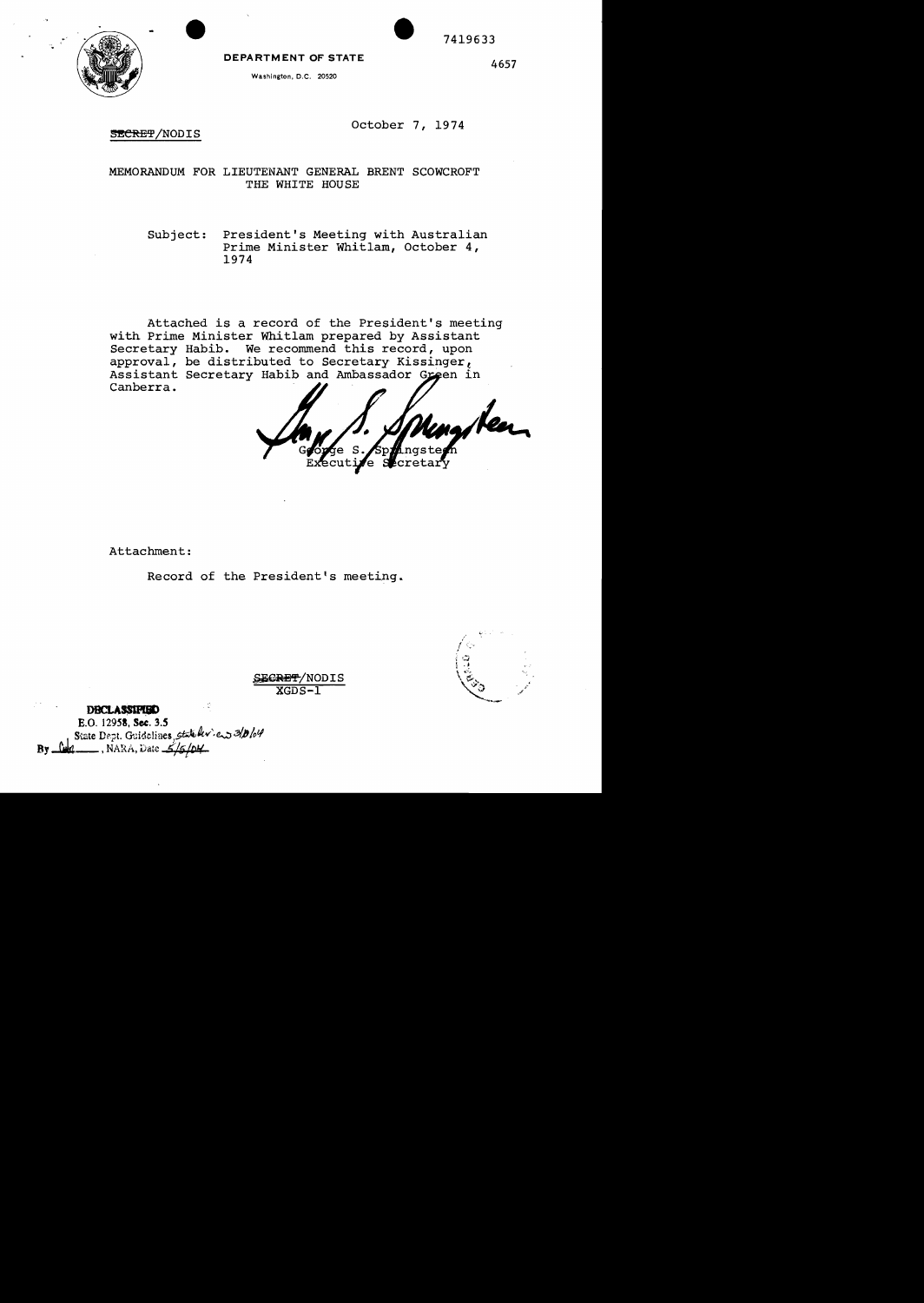

DATE: October 5, 1974

SUBJECT: President's Meeting with Australian Prime Minister Whitlam

PARTICIPANTS: U.S. SIDE: The President Dr. Henry Kissinger, Secretary of State Philip C. Habib, Assistant Secretary of State

AUSTRALIAN SIDE: Prime Minister E. Gough Whitlam Foreign Minister Don Willesee Sir Patrick Shaw, Australian Ambassador Amb. Alan Renouf, Secretary of Foreign Affairs

PLACE: The White House

DATE & TIME: Friday, October 4, 1974, 11 A.M.

While photographs were being taken, the President and the Prime Minister exchanged informal comments. The photographers then left the room.

Whitlam: I was on the hill yesterday with the Whips and principal leaders of the Congress. On both sides they all volunteered their appreciation for their relationship with<br>you, Mr. President. They had a positive attitude on both They had a positive attitude on both sides of the House.

President: That is nice to hear. Having spent 25 years there, I learned that in our system of government if you work at it you can have adversaries but not enemies. We have to work together to get things done.

Whitlam: Yes. LBJ was the only President who spent as much time in Congress as you.

President: He was extremely able and most successful in dealing with the Congress.  $E$ A:Philip C.Habib:jnp. $\leftarrow$ 

*(Drafting Office and Officer)* 

E

thelevicastro/04

E.O. 12958, Sec. 3.5<br>State Dept. Guidelines, **DECLASSIFIED** 

 $F_{2-65}^{\text{ORM}}$  ps-1254 BBGRET/NODIS

XGDS-l

À

Fwdd to Dr. Hoopes ole for Pres Likes 10-16-74 (dancy Meinking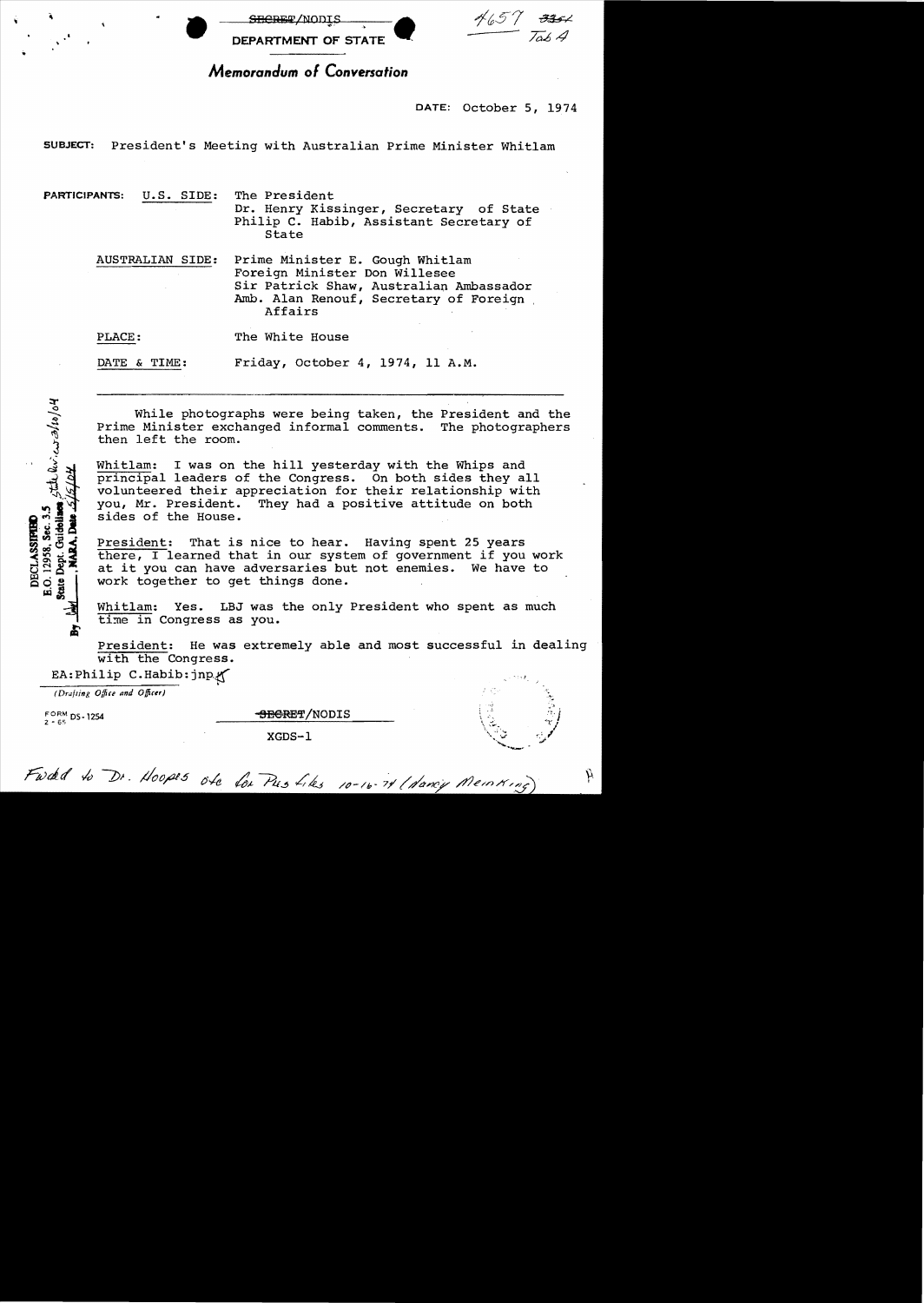

Whitlam: He was an able man.

Kissinger: Did you know him?

Whitlam: Yes. He came to Australia a couple of times and he also received me here. He came in 1966 on a visit and in 1967 for the Holt services. I was here and met him and also<br>was at a function where he was giving out some awards. My was at a function where he was giving out some awards. daughter never forgot how kind he was to her when he asked her if she would like to have her picture taken with him.

Kissinger: He was a big man in every way.

Whitlam: He asked me if I had a weight problem. I was bigger than he was.

President: He had a weight problem too. He had a heart attack in the 1950's.

Whitlam: He had three Presidential photos, Washington, Roosevelt and Jackson, in his office. I recognized the photo of Jackson and he was surprised. I always thought he liked Jackson and identified with him.

President: Yes, there was a sort of populist and frontier<br>likeness. Did you ever go to his ranch? Did you ever go to his ranch?

Whitlam: No.

Kissinger: When Prime Minister Erhard was here, he took me<br>with him. President Johnson thought I was a German. There with  $h_1$   $\overline{m}$ . President Johnson thought I was a German. are a lot of Germans in the country around Johnson City.

President: It was quite an experience to ride in a jeep around the ranch with him. He would drive recklessly across country and show the deer.

Whitlam: He was a skillful politician. There were some rural  $electrification$  people around and he asked me to speak tc them.

President: He was more skillful at handling the Legislature when he was in the Congress than when he was here. I don't know why that skill eroded when he was here.

> , SECRET/NODIS **XGDS**

 $\overline{2}$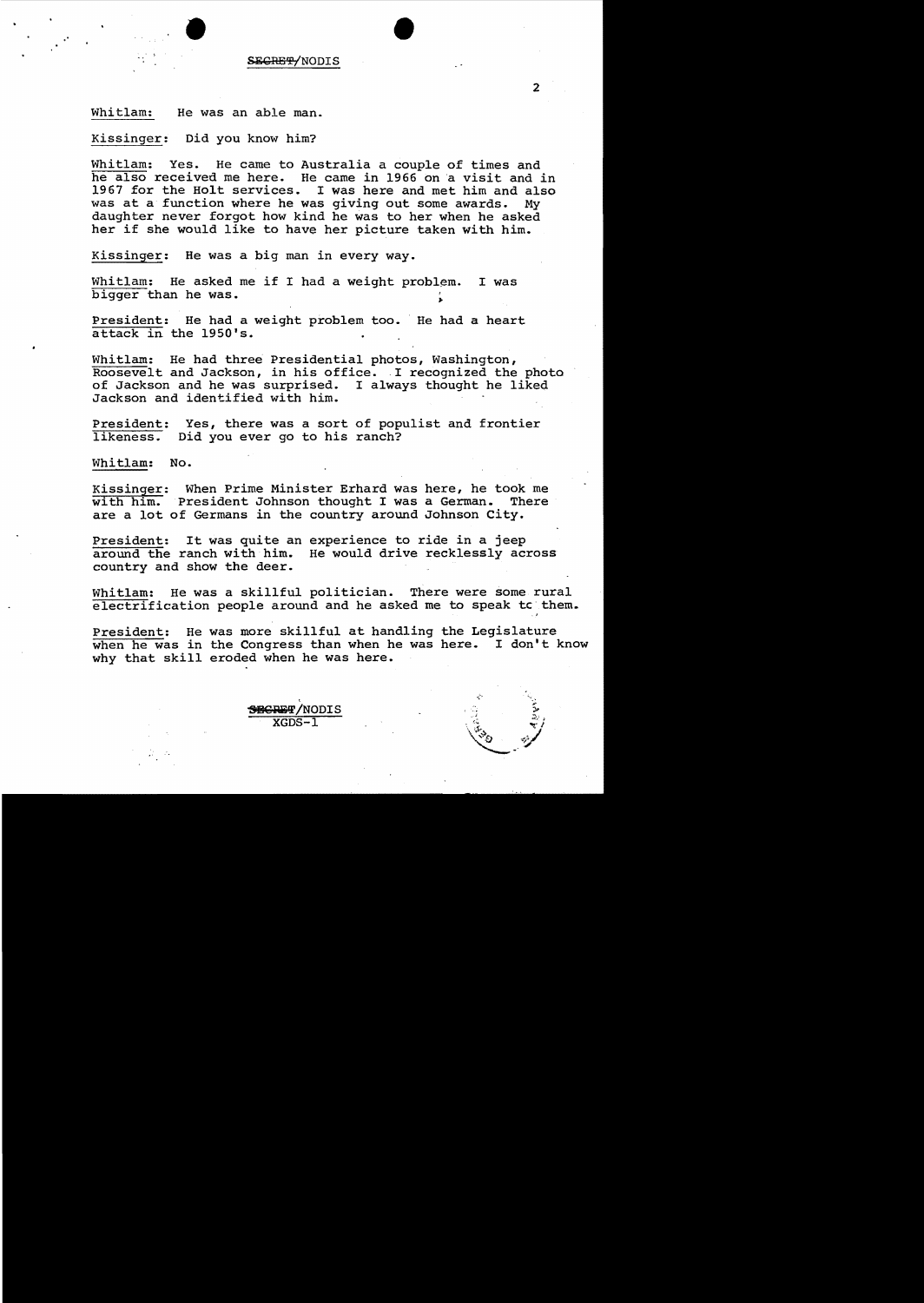# " • •

Whitlam: It may be that his advisors were so effective that they may have blurred his view of what people thought. Westmoreland, for example, was terribly impressive when you met him but may have given the wrong advice.

Kissinger: LBJ was not comfortable in foreign policy matters and he tried to make an impact in that sphere. In doing so he neglected internal affairs at which he was much better.

Whitlam: He was the only President who ever came to Australia. That made a real impression on us.

President: The only one?

Whitlam: Yes. Everyone wants the President of the united States to come to their country. I know you have no time so I am rather cautious on this, but let me just grasp the nettle. If you are going to Japan, it would be of immense gratification if you would come to Australia.

President: Give us a little time.

Whitlam: I won't push.

President: Give us some time. I almost got there in World War II. I was on a carrier in the New Hebrides, on the Enterprise. We made the first strike on Rabaul at Christmas and over the New Year of 1943-44. There was a series of strikes at that time, and we had two carriers and six destroyers in a diversionary force.

Whitlam: Johnson was a naval officer and came to Australia during the war. In 1966, when he went back for a visit, he went to the same hotel where he had stayed earlier. Our people were very pleased. I learned last night that Joe Sisco was also in Australia as a Marine as were Carl Albert and Secretary Weinberger. Everyone seems to remember his wartime experiences.

President: And, as the years go on, we all kind of remember that we did more to win it.

Whitlam: Yes. I was in the Philippines.

President: I noticed that your speech at the UN contained thoughts similar to those I had expressed. Henry Kissinger kidded me that we must have had each other's texts.

3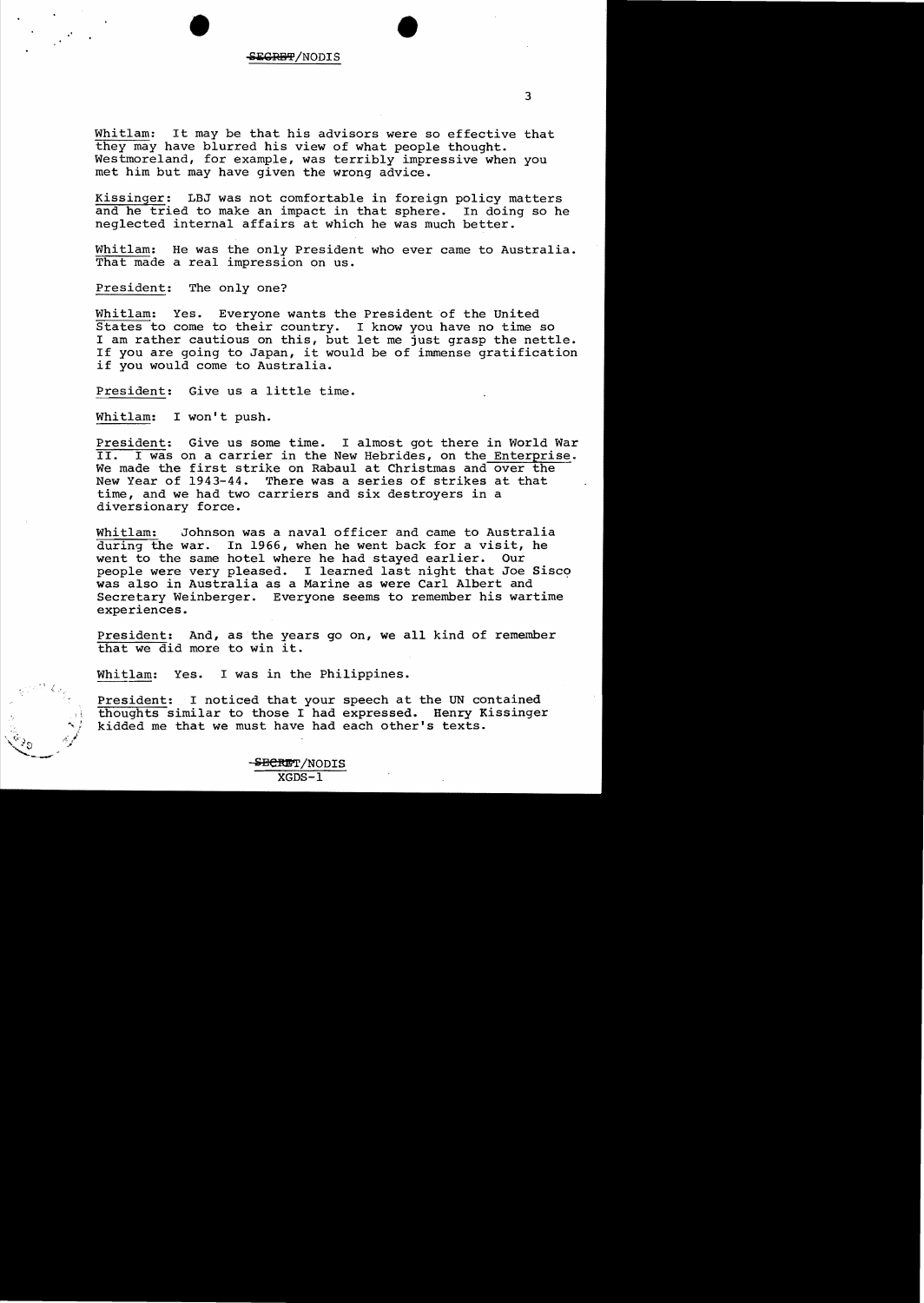Whitlam: What you said about food was important. We would like to have some involvement in that.

President: Does agriculture have a great share of your trade?

Whitlam: Yes. While a great deal of our investment is in manufacturing, our exports are in pastoral products such as wool and meat and in minerals, such as iron, coal, lead, zinc and, in due course, uranium. We are like Canada. Internally, we do a lot of manufacturing and that produces jobs, but our external economy is largely dependent on agriculture and minerals. We have a large land area, most of which is tundra or desert and a few large cities like Melbourne and Sydney.

President: Can you increase your agricultural production through irrigation?

Whitlam: Some of it, but it takes a great deal of capital and, once you put capital in, the costs get very high. For example, with the U.K. and Common Market our canned and dried fruits become too expensive.

President: Besides which, no one wants to eat dried food.

Kissinger: I remember my Division Commander in Normandy asked me to leave supplies behind for the French. Can you imagine trying to give Spam away to a Norman peasant? First of all he can't believe he is getting something for nothing, and he is looking for the quid pro quo.

President: Were you in the Army?

Whitlam: I was in the Air Force. I saw enough of the Army in the ROTC days to decide to choose the Air Force.

President: That is one of our problems in recruiting. The Air Force has better facilities; the Navy does pretty well; and the Army gets short-shrift.

Whitlam: Yes, in the Air Force you can get good training while Army training is not so fruitful.

President: We are grateful for all the good relations we have with you. I want you to know the United States Government's position on foreign policy will be the same as it has been. I always believed in the policy because it is good. We are on the right track on relations with the Soviets and Chinese. We the right track on relations with the Soviets and Chinese.

 $l<\epsilon'$ f

 $\frac{\texttt{SERBTP/NODIS}}{\text{XGDS}-1}$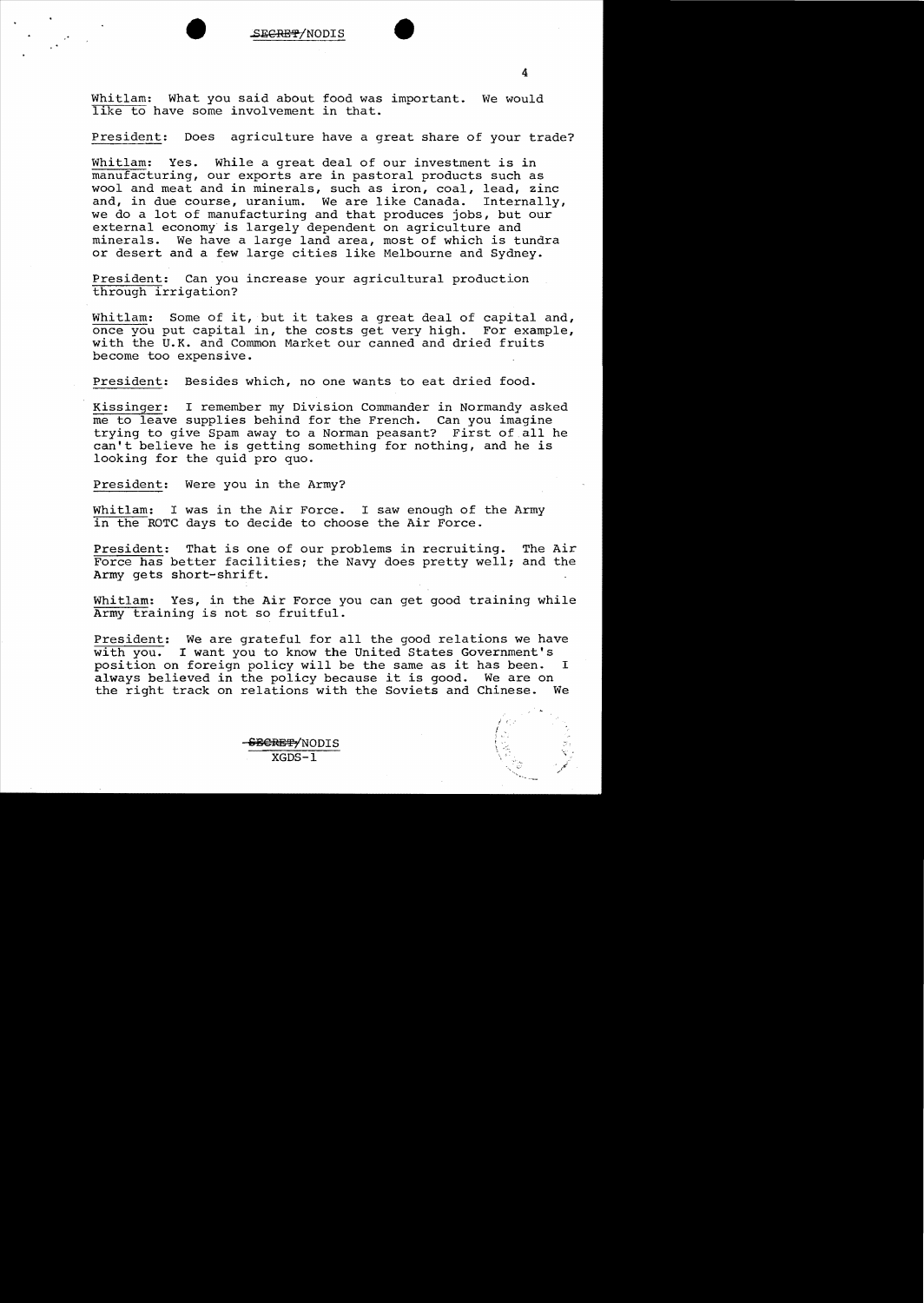

will remain strong in NATO and we want a presence, in a constructive way, in your part of the world. Our relations with Australia are part of that worldwide policy.

Whitlam: How your relations with the Soviets develop is really up to you alone. We can influence some things, for example in our relations with Japan and Indonesia and to a lesser extent with countries like India and those in Southeast Asia. We are<br>trying to have good relations with Japan and Indonesia. With trying to have good relations with Japan and Indonesia. Japan so dependent on our resources we don't want to drive them into a desperate situation as in 1940. We want to assure them of dependable resources. We want to spell it out in a treaty with them, but that will come slowly. In Indonesia there are only a handful of people with any real ability, and it is difficult to deal with some of the problems. For example, corruption is a worrisome thing when you compare it to our standards.

President: It is a big and broken country with all those islands.

Whitlam: There are over a thousand.

Kissinger: There is no common historical tradition between all the islands except that which is brought to them by the Dutch Government.

Whitlam: The only unifying historical tradition is in Java.

Kissinger: B ut places like Borneo had no historical relation to Java. Also part of New Guinea was wanted by the Indonesians simply because it had been under Dutch rule. They did not feel the same about Timor which was and is part of Portugal.

Whitlam: Yes, there was a sort of successor state mentality. Sukarno was a great orator and he spread his influence through words and the use of a single language throughout the archipelago. By using one language he made that a unifying force.

President: He addressed the Congress in 1951 or 1952. He was one of the best orators we ever heard. He was a spellbinder.

Whitlam: He was a terrific showoff. He could quote Jefferson, but he could not cope with his problems later on.

Kissinger: He came close. If that coup had succeeded, it would have been very serious. If he had gotten the Chief of

5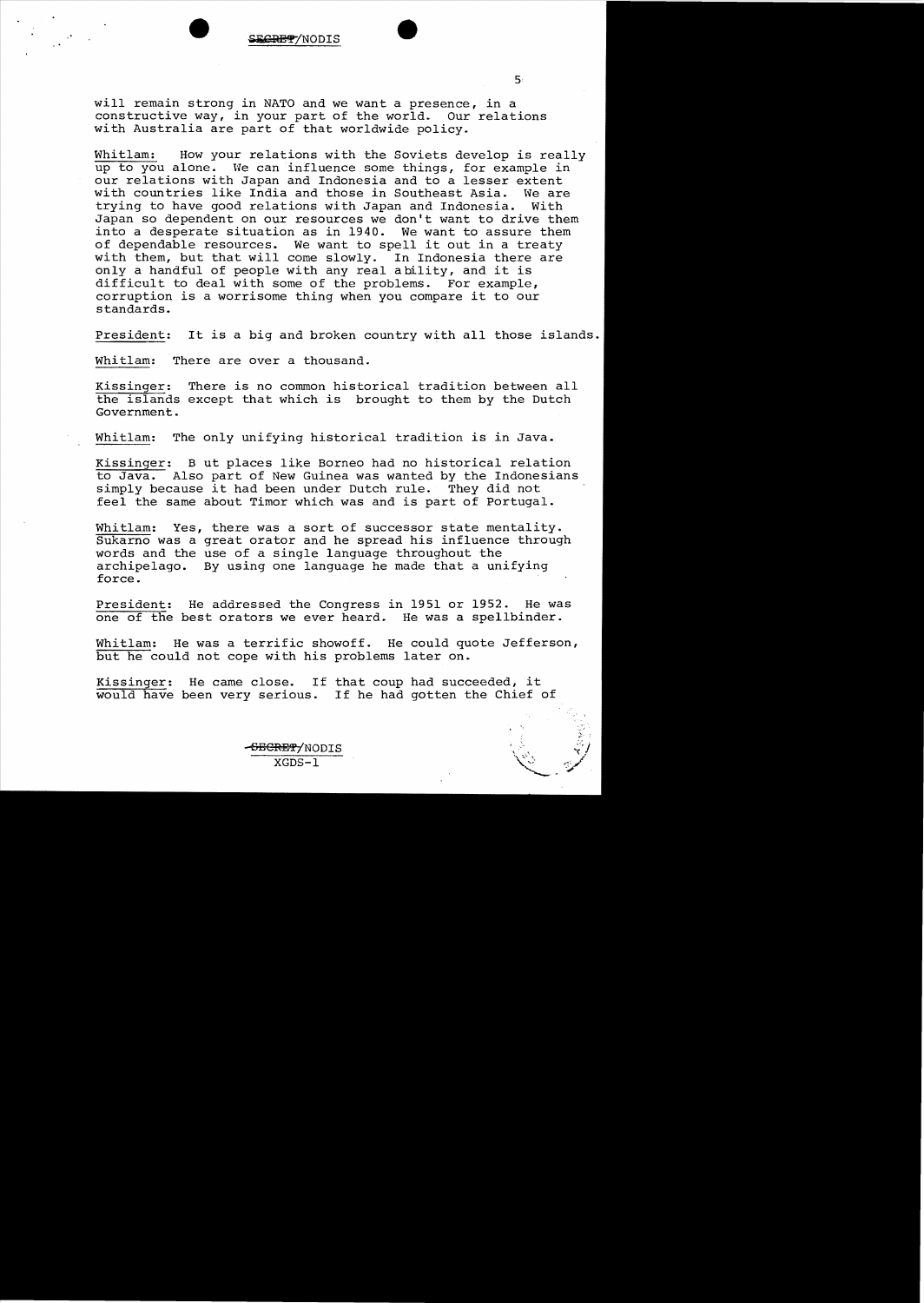### eEGRH/NODIS

Staff he might have had a chance. But he did not and then the military organized and cut Sukarno up into little pieces and finally got rid of him. But don't forget that he came within a hairline of pulling his coup off and that would have put you under pressure.

Whitlam: Suharto likes a personal relationship with neighboring heads. He did it with Marcos, Razak and to a certain extent with Lee and the Burmese. I was included this time and we have good relations. At the time of the coup he was on a boat communing with the spirits. He took me to a plateau, a mystic place, in Java. During the period he was ousting Sukarno, Suharto spent the night there. He got a mystic feeling of continuity. They have a sense of Javanese continuity.

Willesee: Suharto even has some mystical advisors.

Whitlam: When I visited, everything went like clockwork. There were a great number of functions and people in Central Java. They had school kids and others lined up for about 60 miles along the route.

President: Is that something that goes back to their training under Dutch management?

Whitlam: No, this transcends the Dutch who managed it like an estate. Suharto was in Java when the Dutch withdrew and the Japanese came, and he remembers that. When it comes to organizing things, they had quite a program. Everything efficiently organized and up to 1/2 million people involved, and yet it was unhurried. Makes you wonder to what extent they can organize their things. Maybe even such things as<br>rakeoffs. They have come a long way and we have establish They have come a long way and we have established good relations with them. They were worried when our Government came in but we think they understand us now.

Kissinger: They are very interested in Cambodia.

Whitlam: Yes, there seems to be some solidarity between Generals and Field Marshalls.

Kissinger: They are very anti-Communist. They were and still are. When I called on Suharto in Brussels to persuade him to participate in the ICCS, I had to explain to him that they were not to fight the Communists. He seemed ready to use his troops to clean up the Communists.

**"r.**, '",II' '/

S<del>ECRET</del>/NODIS  $XGDS-1$ 

6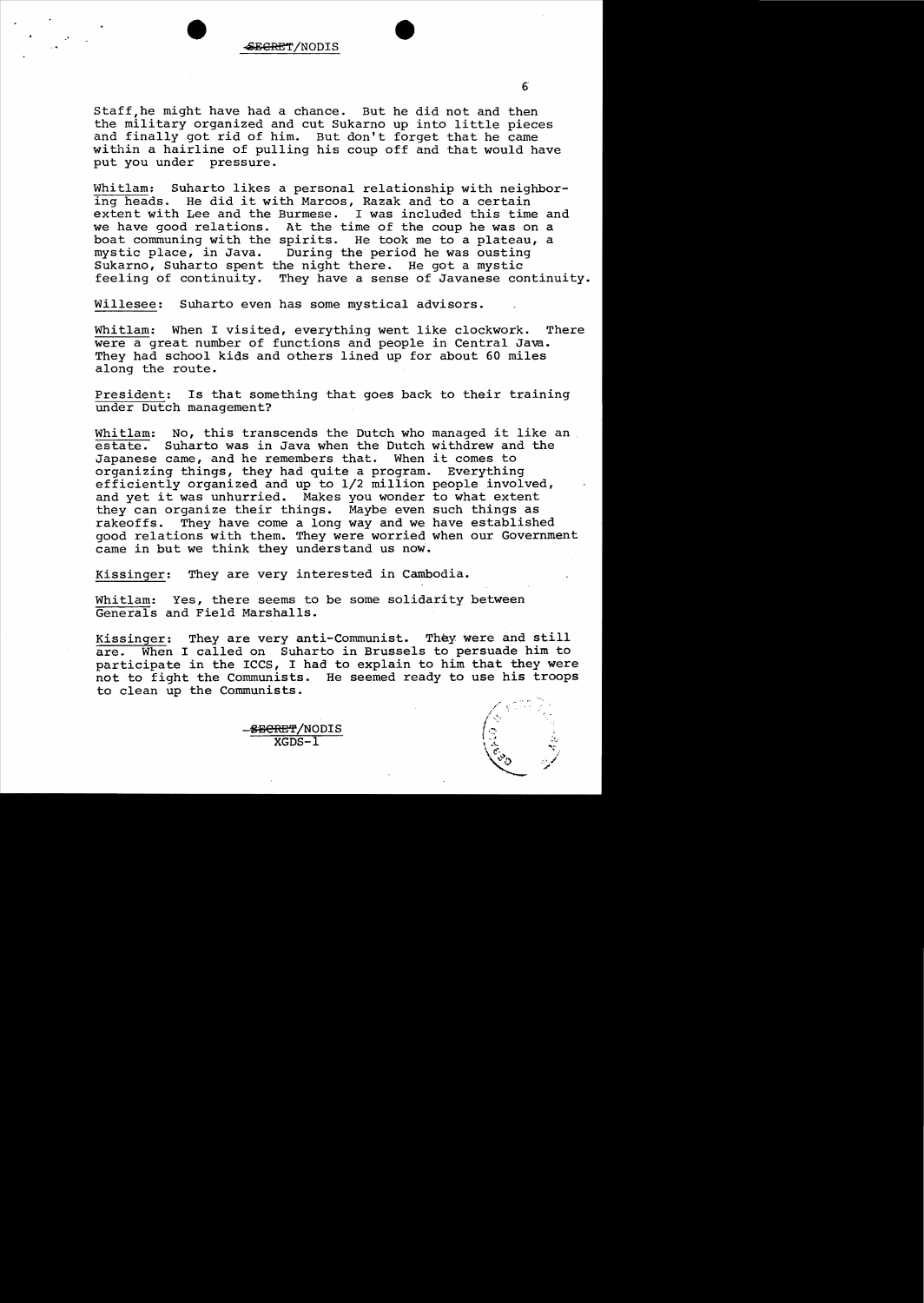



 $\overline{7}$ 

Whitlam: They are a tough people.

Kissinger: At the time of the coup there were hundreds of thousands or more killed. I saw one estimate of three hundred thousand and even more.

Whitlam: It was a popular thing. They equate the Chinese with foreign influence and went after some of their local Chinese who had been exploiting them.

Willesee: That period left a trauma. In the recent riots in Jakarta the Government would not accept any simple explanation of what was going on.

Whitlam: Jakarta has developed an urban civilization and there is no tradition to cope with it. They don't know how to get sufficient employment for the people in the cities.

Kissinger: Conditions for a built-in revolution.

Whitlam: They don't know how to cope with the problem of a large city with an articulate population without employment and unused talents.

President: Do you have a student problem such as with ours who are always telling us that we don't know how to solve our problems?

Whitlam: All countries have such a problem. In Japan we see a great increase in the skepticism of the young.

Kissinger: Except generally students have emotional reactions but no sense of how to work. They like dramatic gestures, but try to get them to go on and they don't follow through. During the Cambodian incursion I brought groups of students in for talks and I asked them to come back. After they came back a few times, they would stop because they had no interest in discussion.

President: They want to change things but not work at it.

Whitlam: It is a good thing to have children. You will be better off having raised teen-age children. Some of our Ministers without children don't have a feeling for what goes on.

President: My three boys more than my daughter have made me realize how different they all are. One is a square and the second could have become a Communist or a John Bircher but he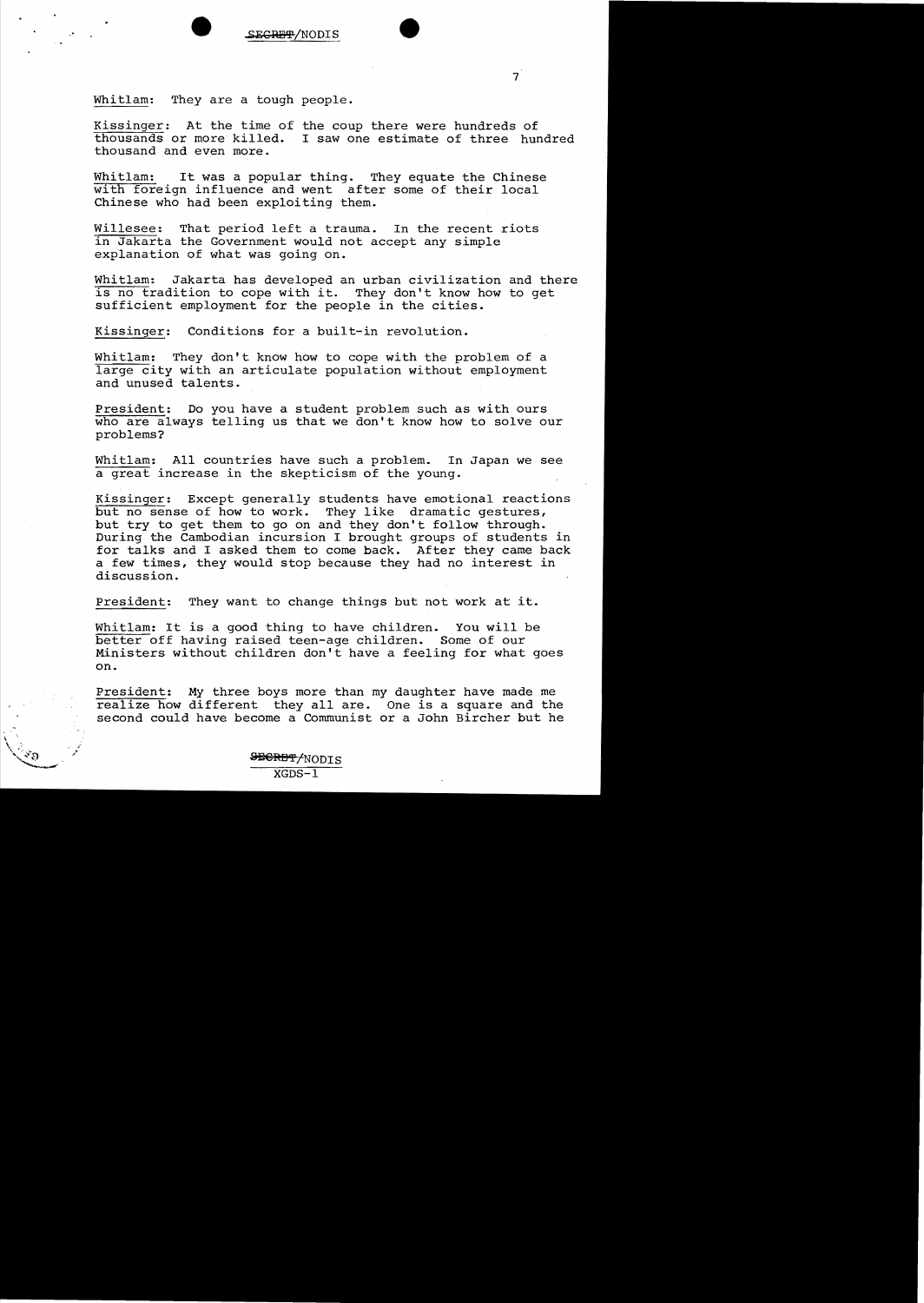### SE<del>GRE</del>T/NODIS

turned out to be a middle-of-the roader. The third is different and we have lively discussions at home.

Whitlam: We have three sons and a daughter which is a salutary thing. Many of our student causes are derivative. For example, toward Latin America, they get their attitudes from reading about things written in the States which are of no real interest to us.

President: How long will you be here?

Whitlam: I am leaving to see Pierre Trudeau this afternoon. never like to come to Washington without visiting Canada because then people criticize me for thinking that North America is only the United States.

Kissinger: He is an interesting man.

Whitlam: The Canadians are very similar to us in their economic situation and they also have to live with you. <sup>I</sup> think it was Trudeau who said it was like living with an elephant.

President: We have a great relationship withthe Canadians. We have **3,000** miles of border and our people have been going back and forth for centuries.

Whitlam: Their corporate relations are important and we want to learn from the Canadian experience. But there are differences. For example, the Canadians have an appointed Senate and we have an elected Senate. Our Senate was onthe model of the House of Lords, but then this year for the first time they refused to pass a budget bill and we had to have an election.

Kissinger: The same thing happened historically in England. Although the House of Lords is a hereditary body, when it tried to exercise its power that broke the House of Lords.

Whitlam: We also have a different federal system than the<br>Canadians. Six Australian states are still technically Six Australian states are still technically British colonies not like in Canada. That could bring on a constitutional problem but we don't expect it to do so.

As the meeting ended and he was leaving, Prime Minister Whitlam asked after the health of Mrs. Ford and expressed the deep hope that she would recover fully and quickly. The deep hope that she would recover fully and quickly. President thanked him and said she was coming along very well.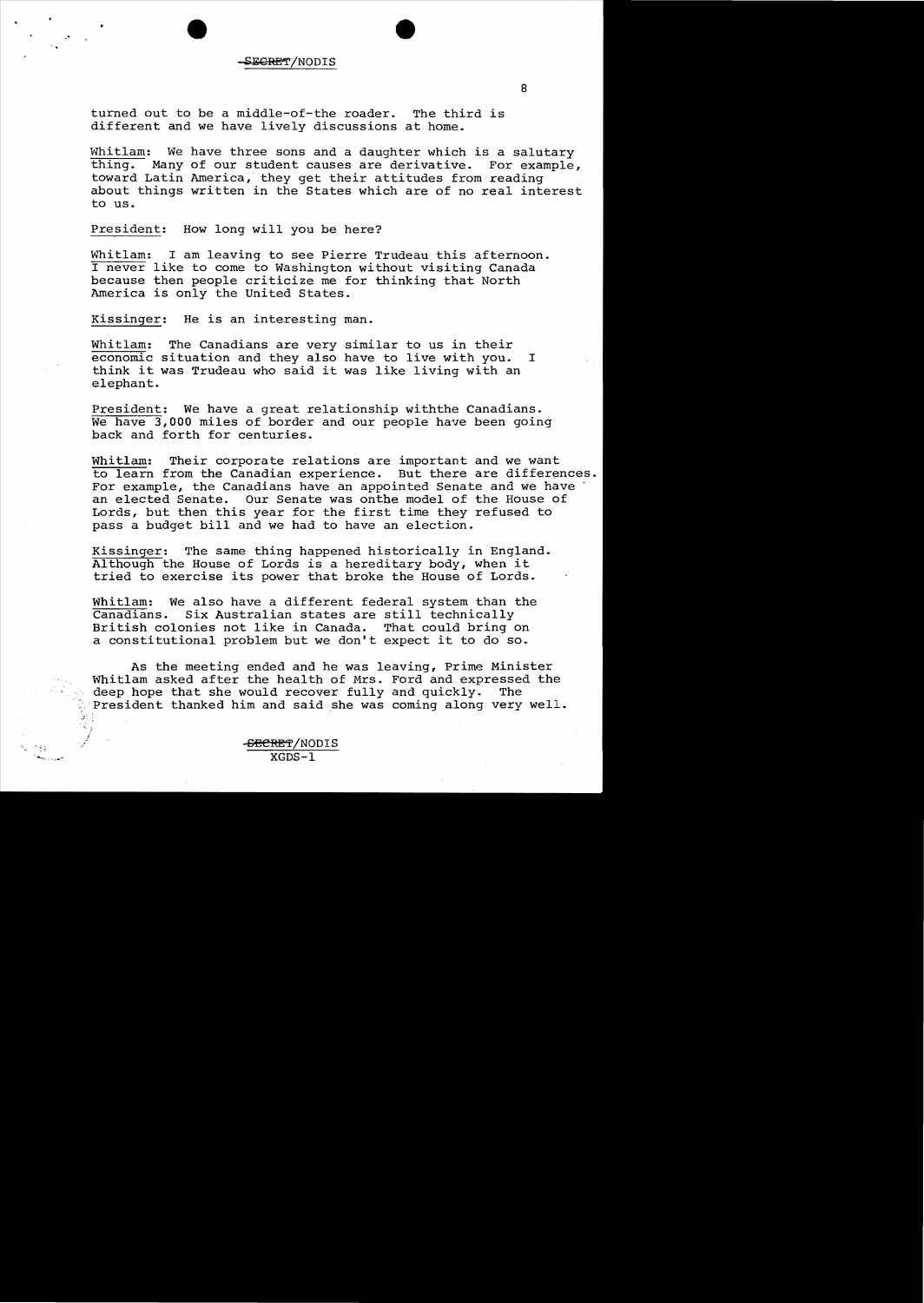| NSC CORRESPONDENCE PROFILE                                                                                           |                        |                                                                                                                                               |                                                                                                                                     |                                                              |                                                         |                                                                                                                                      |            |                                                                                |                                                                                                                                                                                                                                       |  |
|----------------------------------------------------------------------------------------------------------------------|------------------------|-----------------------------------------------------------------------------------------------------------------------------------------------|-------------------------------------------------------------------------------------------------------------------------------------|--------------------------------------------------------------|---------------------------------------------------------|--------------------------------------------------------------------------------------------------------------------------------------|------------|--------------------------------------------------------------------------------|---------------------------------------------------------------------------------------------------------------------------------------------------------------------------------------------------------------------------------------|--|
|                                                                                                                      |                        |                                                                                                                                               |                                                                                                                                     |                                                              | DOC<br><b>MO DA</b>                                     | <b>RECD</b><br>MO DA HR                                                                                                              | <b>NBR</b> |                                                                                | INITIAL ACTION O                                                                                                                                                                                                                      |  |
|                                                                                                                      |                        |                                                                                                                                               |                                                                                                                                     |                                                              |                                                         |                                                                                                                                      |            |                                                                                |                                                                                                                                                                                                                                       |  |
|                                                                                                                      |                        |                                                                                                                                               |                                                                                                                                     |                                                              | CIRCLE AS APPROPRIATE                                   |                                                                                                                                      |            |                                                                                |                                                                                                                                                                                                                                       |  |
| TO: PRES<br>FROM: KISSINGER, H                                                                                       |                        |                                                                                                                                               |                                                                                                                                     |                                                              | UNCLAS LOG IN/OUT                                       |                                                                                                                                      |            |                                                                                |                                                                                                                                                                                                                                       |  |
| KISSINGER<br>COLBY, W<br>$s \in \mathsf{C} \cap \mathsf{C} \cap \mathsf{C} \cap \mathsf{C}$<br><b>SCHLESINGER, J</b> |                        |                                                                                                                                               |                                                                                                                                     |                                                              | NO FORN NODIS                                           |                                                                                                                                      |            |                                                                                |                                                                                                                                                                                                                                       |  |
|                                                                                                                      |                        |                                                                                                                                               |                                                                                                                                     | EYES ONLY EXDIS<br>CODEWORD<br><b>SENSITIVE</b>              |                                                         |                                                                                                                                      |            |                                                                                |                                                                                                                                                                                                                                       |  |
|                                                                                                                      |                        |                                                                                                                                               |                                                                                                                                     |                                                              |                                                         |                                                                                                                                      |            |                                                                                |                                                                                                                                                                                                                                       |  |
|                                                                                                                      |                        |                                                                                                                                               |                                                                                                                                     |                                                              |                                                         |                                                                                                                                      |            |                                                                                |                                                                                                                                                                                                                                       |  |
|                                                                                                                      |                        |                                                                                                                                               |                                                                                                                                     |                                                              |                                                         |                                                                                                                                      |            |                                                                                |                                                                                                                                                                                                                                       |  |
|                                                                                                                      |                        |                                                                                                                                               |                                                                                                                                     |                                                              |                                                         |                                                                                                                                      |            |                                                                                |                                                                                                                                                                                                                                       |  |
|                                                                                                                      |                        |                                                                                                                                               |                                                                                                                                     |                                                              |                                                         |                                                                                                                                      |            |                                                                                |                                                                                                                                                                                                                                       |  |
|                                                                                                                      |                        |                                                                                                                                               |                                                                                                                                     |                                                              |                                                         |                                                                                                                                      |            |                                                                                |                                                                                                                                                                                                                                       |  |
|                                                                                                                      |                        |                                                                                                                                               |                                                                                                                                     |                                                              |                                                         |                                                                                                                                      |            |                                                                                |                                                                                                                                                                                                                                       |  |
|                                                                                                                      |                        |                                                                                                                                               |                                                                                                                                     |                                                              | CY.<br>FOR.                                             |                                                                                                                                      |            |                                                                                |                                                                                                                                                                                                                                       |  |
|                                                                                                                      |                        |                                                                                                                                               |                                                                                                                                     |                                                              |                                                         |                                                                                                                                      |            |                                                                                |                                                                                                                                                                                                                                       |  |
|                                                                                                                      |                        |                                                                                                                                               |                                                                                                                                     |                                                              |                                                         |                                                                                                                                      |            |                                                                                |                                                                                                                                                                                                                                       |  |
|                                                                                                                      |                        |                                                                                                                                               |                                                                                                                                     |                                                              |                                                         |                                                                                                                                      |            |                                                                                |                                                                                                                                                                                                                                       |  |
|                                                                                                                      |                        |                                                                                                                                               |                                                                                                                                     |                                                              |                                                         |                                                                                                                                      |            |                                                                                |                                                                                                                                                                                                                                       |  |
|                                                                                                                      |                        |                                                                                                                                               |                                                                                                                                     |                                                              |                                                         |                                                                                                                                      |            |                                                                                |                                                                                                                                                                                                                                       |  |
|                                                                                                                      |                        |                                                                                                                                               |                                                                                                                                     |                                                              |                                                         |                                                                                                                                      |            |                                                                                |                                                                                                                                                                                                                                       |  |
|                                                                                                                      |                        |                                                                                                                                               |                                                                                                                                     |                                                              |                                                         |                                                                                                                                      |            |                                                                                |                                                                                                                                                                                                                                       |  |
| <b>ECONOMIC</b>                                                                                                      |                        |                                                                                                                                               |                                                                                                                                     |                                                              |                                                         |                                                                                                                                      |            |                                                                                |                                                                                                                                                                                                                                       |  |
| <b>SCIENTIFIC</b>                                                                                                    |                        |                                                                                                                                               |                                                                                                                                     |                                                              |                                                         |                                                                                                                                      |            |                                                                                |                                                                                                                                                                                                                                       |  |
|                                                                                                                      |                        |                                                                                                                                               |                                                                                                                                     |                                                              |                                                         | DUE DATE:                                                                                                                            |            |                                                                                |                                                                                                                                                                                                                                       |  |
| <b>NSC PLANNING</b>                                                                                                  |                        |                                                                                                                                               |                                                                                                                                     |                                                              |                                                         |                                                                                                                                      |            |                                                                                |                                                                                                                                                                                                                                       |  |
| <b>CONGRESSIONAL</b>                                                                                                 |                        |                                                                                                                                               |                                                                                                                                     |                                                              |                                                         |                                                                                                                                      |            |                                                                                |                                                                                                                                                                                                                                       |  |
| OCEANS POLICY                                                                                                        |                        |                                                                                                                                               |                                                                                                                                     |                                                              |                                                         |                                                                                                                                      |            |                                                                                |                                                                                                                                                                                                                                       |  |
| INTELLIGENCE                                                                                                         |                        |                                                                                                                                               |                                                                                                                                     |                                                              |                                                         |                                                                                                                                      |            |                                                                                |                                                                                                                                                                                                                                       |  |
|                                                                                                                      |                        |                                                                                                                                               |                                                                                                                                     |                                                              |                                                         |                                                                                                                                      |            |                                                                                |                                                                                                                                                                                                                                       |  |
|                                                                                                                      |                        |                                                                                                                                               |                                                                                                                                     |                                                              |                                                         |                                                                                                                                      |            |                                                                                | CY TO                                                                                                                                                                                                                                 |  |
|                                                                                                                      |                        |                                                                                                                                               |                                                                                                                                     |                                                              |                                                         |                                                                                                                                      |            |                                                                                |                                                                                                                                                                                                                                       |  |
|                                                                                                                      |                        |                                                                                                                                               |                                                                                                                                     |                                                              |                                                         |                                                                                                                                      |            |                                                                                |                                                                                                                                                                                                                                       |  |
|                                                                                                                      |                        |                                                                                                                                               |                                                                                                                                     |                                                              |                                                         |                                                                                                                                      |            |                                                                                |                                                                                                                                                                                                                                       |  |
|                                                                                                                      |                        |                                                                                                                                               |                                                                                                                                     |                                                              |                                                         |                                                                                                                                      |            |                                                                                |                                                                                                                                                                                                                                       |  |
|                                                                                                                      |                        |                                                                                                                                               |                                                                                                                                     |                                                              |                                                         |                                                                                                                                      |            |                                                                                |                                                                                                                                                                                                                                       |  |
|                                                                                                                      |                        |                                                                                                                                               |                                                                                                                                     |                                                              |                                                         |                                                                                                                                      |            |                                                                                |                                                                                                                                                                                                                                       |  |
|                                                                                                                      |                        |                                                                                                                                               |                                                                                                                                     |                                                              |                                                         |                                                                                                                                      |            |                                                                                |                                                                                                                                                                                                                                       |  |
|                                                                                                                      |                        |                                                                                                                                               |                                                                                                                                     |                                                              |                                                         |                                                                                                                                      |            |                                                                                |                                                                                                                                                                                                                                       |  |
|                                                                                                                      |                        |                                                                                                                                               |                                                                                                                                     |                                                              |                                                         |                                                                                                                                      |            |                                                                                |                                                                                                                                                                                                                                       |  |
|                                                                                                                      |                        |                                                                                                                                               |                                                                                                                                     |                                                              |                                                         |                                                                                                                                      |            |                                                                                |                                                                                                                                                                                                                                       |  |
|                                                                                                                      |                        |                                                                                                                                               |                                                                                                                                     |                                                              |                                                         |                                                                                                                                      |            |                                                                                |                                                                                                                                                                                                                                       |  |
|                                                                                                                      |                        |                                                                                                                                               |                                                                                                                                     |                                                              |                                                         |                                                                                                                                      |            |                                                                                |                                                                                                                                                                                                                                       |  |
|                                                                                                                      |                        |                                                                                                                                               |                                                                                                                                     |                                                              |                                                         |                                                                                                                                      |            |                                                                                |                                                                                                                                                                                                                                       |  |
|                                                                                                                      |                        |                                                                                                                                               |                                                                                                                                     |                                                              |                                                         |                                                                                                                                      |            |                                                                                |                                                                                                                                                                                                                                       |  |
|                                                                                                                      |                        |                                                                                                                                               |                                                                                                                                     |                                                              |                                                         |                                                                                                                                      |            |                                                                                |                                                                                                                                                                                                                                       |  |
|                                                                                                                      |                        |                                                                                                                                               |                                                                                                                                     |                                                              |                                                         |                                                                                                                                      |            |                                                                                |                                                                                                                                                                                                                                       |  |
|                                                                                                                      |                        |                                                                                                                                               |                                                                                                                                     |                                                              |                                                         |                                                                                                                                      |            |                                                                                |                                                                                                                                                                                                                                       |  |
|                                                                                                                      |                        |                                                                                                                                               |                                                                                                                                     |                                                              |                                                         |                                                                                                                                      |            |                                                                                |                                                                                                                                                                                                                                       |  |
|                                                                                                                      |                        |                                                                                                                                               |                                                                                                                                     |                                                              |                                                         |                                                                                                                                      |            |                                                                                | BY_                                                                                                                                                                                                                                   |  |
|                                                                                                                      |                        |                                                                                                                                               |                                                                                                                                     |                                                              |                                                         |                                                                                                                                      |            |                                                                                |                                                                                                                                                                                                                                       |  |
|                                                                                                                      |                        |                                                                                                                                               |                                                                                                                                     |                                                              |                                                         |                                                                                                                                      |            | CRT M<br>SF<br>SA                                                              |                                                                                                                                                                                                                                       |  |
|                                                                                                                      |                        |                                                                                                                                               |                                                                                                                                     |                                                              | _FOLDER:_                                               |                                                                                                                                      |            | HP<br><b>NS</b>                                                                |                                                                                                                                                                                                                                       |  |
| <b>CROSS REF W/</b>                                                                                                  |                        |                                                                                                                                               |                                                                                                                                     |                                                              |                                                         |                                                                                                                                      |            |                                                                                |                                                                                                                                                                                                                                       |  |
|                                                                                                                      |                        |                                                                                                                                               |                                                                                                                                     |                                                              |                                                         |                                                                                                                                      |            |                                                                                | WH<br>EP                                                                                                                                                                                                                              |  |
|                                                                                                                      | FAR EAST<br>DATE<br>'D | <b>DAVIS</b><br>STAFF SECRETARY<br>SUB-SAHARAN AFRICA<br>EUROPE / CANADA<br><b>LATIN AMERICA</b><br>UNITED NATIONS<br>PROGRAM ANALYSIS<br>FRO | ADVANCE CYS TO HAK/SCOWCROFT<br>FRIEB E<br>MID EAST / NO. AFRICA / SO. ASIA<br>TΟ<br><u>NSC/5</u><br>SPECIAL DISPOSITION: _________ | INTERNAL ROUTING AND DISTRIBUTION<br><b>ACTION</b><br>x<br>s | ST EX SEC<br>SUBJECT: State Pecon re Pro<br><b>INFO</b> | <b>REC</b><br>ابز<br>DISPATCH fm NB to Dr. Hoopes for PLAS fike<br>CY ROMTS: SEE ABOVE PLUS: $\sqrt{27/6-74}$<br>$BY$ <sub>---</sub> |            | S/S $79/9633$<br><b>ACTION REQUIRED</b><br>$I$ NDEX: NAMES,<br>(Nancy Meinking | LOU<br>c.<br><u>Mencor of Pres</u><br>MEMO<br>COMMENTS: (INCLUDING SPECIAL INSTRUCTIONS)<br>SUBSEQUENT ACTION REQUIRED (OR TAKEN)<br>sconcrate againsed memeon / facted to Hoopester ATes<br>をたい。<br>MICROFILM & FILE ROMTS:<br>M/F'D |  |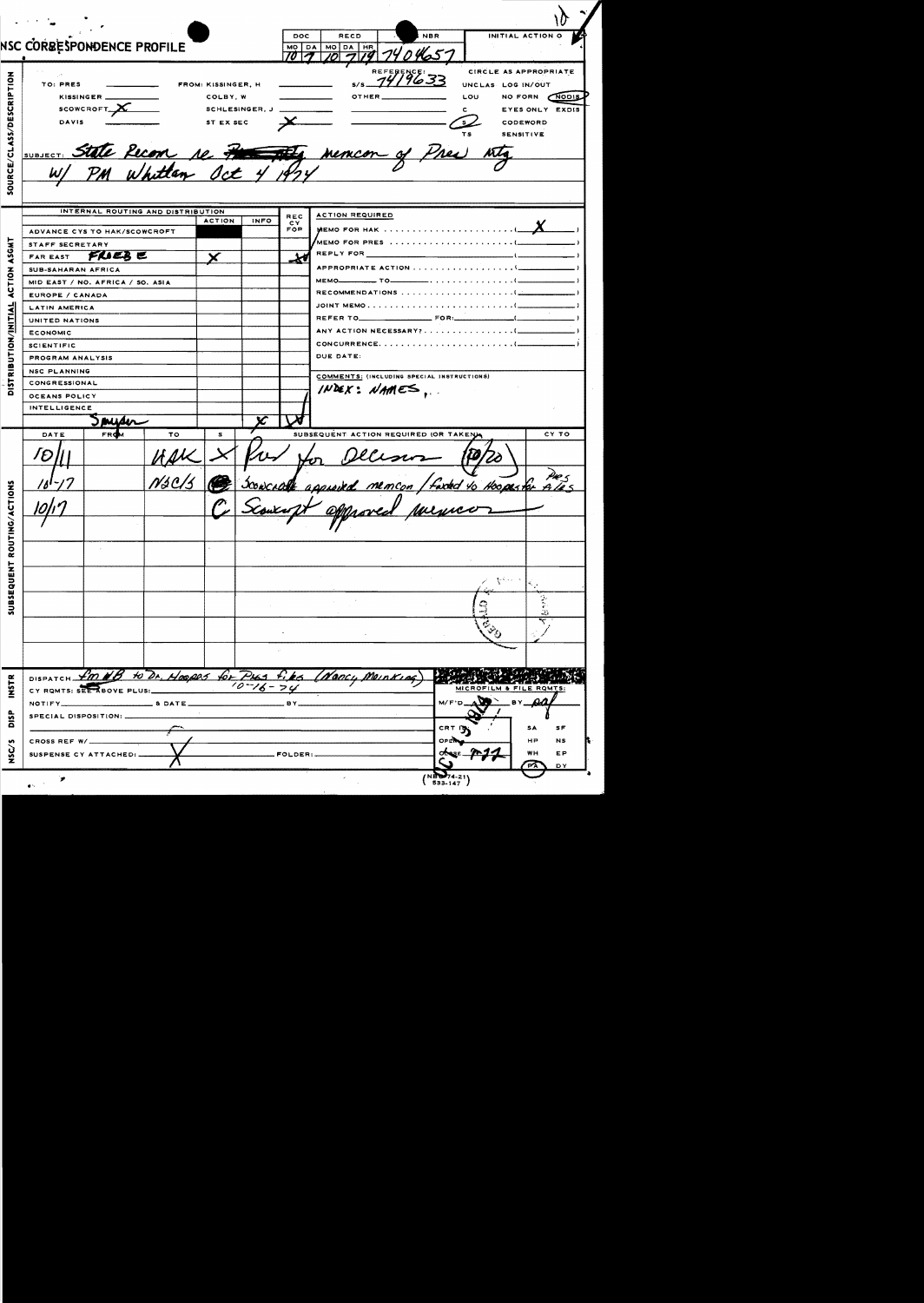NATIONAL SECURITY COUNCIL WASHINGTON, D.C. 20506

# **SECRET/NODIS** ATTACHMENT

October 25, 1974

 $\sigma_{\alpha\beta}$ 5092

### MEMORANDUM FOR:

Mr. George S. Springsteen **Executive Secretary** Department of State

SUBJECT:

Memorandum of President's Meeting with Australian Prime Minister

Attached for the information of your principals and of Assistant Secretary Habib is the approved memorandum of the President's conversation with Prime Minister Whitlam on October 5, 1974.

Attached also for transmission to Ambassador Green in Embassy Canberra is a summary of the conversation. The memcon itself should not be sent to the Embassy.

Jeanne vis Staff Secretary

Attachments

dispatched  $10/25/74$ 

**DECLASSIFIED** E.O. 12958, SEC. 3.5 NSC MEMO, 11/24/98, STATE DEPT. QUIDELINES, state levies 3/10/04 BY\_ **MARA, DATE**  $5/5/04$ 



SEGRET/NODIS/ATTACHMENT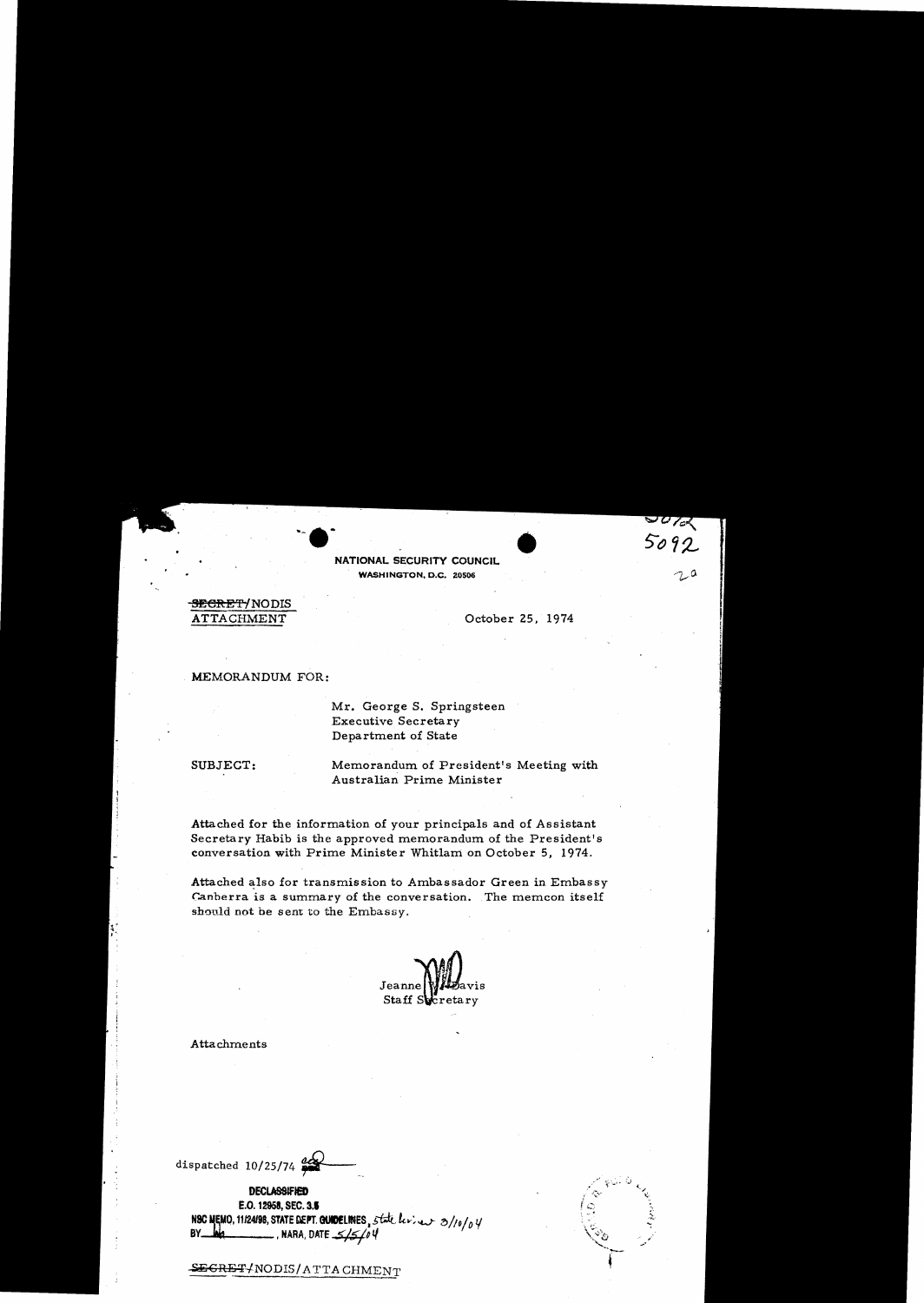### **SEGRET** GDS

CONVERSATION AMONG: President Eerald R. Ford.

Prime Minister E. Gough Whitlam Secretary of State Kissinger Philip C. Habib Foreign Minister Don Willesee Ambassador Alan Renouf Sir Patrick Shaw

 $11:00$  a.m., Friday October 4, 1974 The Oval Office

After opening pleasantries and short photography session. Prime Minister Whitlam invited President Ford to visit Australia during his November viait to Japan. President indicated his interest in visiting the country but was non-committal as to when he would be able to make the trip.

President complimented Prime Minister Whitlam on his UNGA speech. noting that the Prime Minister's thoughts on food aid were similar to those he had expressed. In reply to question from the President regarding trade, Prime Minister explained that Australian exports consist primarily of pastoral products such as wool and meat and minerals such as iron, coal and lead. Internally. Australia's economy is linked to manufacturing. but externally it is largely dependent on agriculture and minerals. Prime Minister believed agricultural production could be increased through irrigation. but that it takes a great deal of capital and. once the capital is put in, the costs get very high.

The President reassured Prime Minister Whitlam that US foreign policy under his administration would remain the same as it was under the previous administration.

He noted that the US will remain strong in NATO and that US relations with Australia are part of the US worldwide policy of constructive cooperation with all nations,

**DECLASSIFIED** E.O. 12958, SEC. 3.5  $-$ **SEGRET** GDS NBC MEMO, 11124198, STATE DEPT. GUIDELINES  $\frac{1}{5}$  tatules:  $\frac{3}{10}$  $BY$   $-14$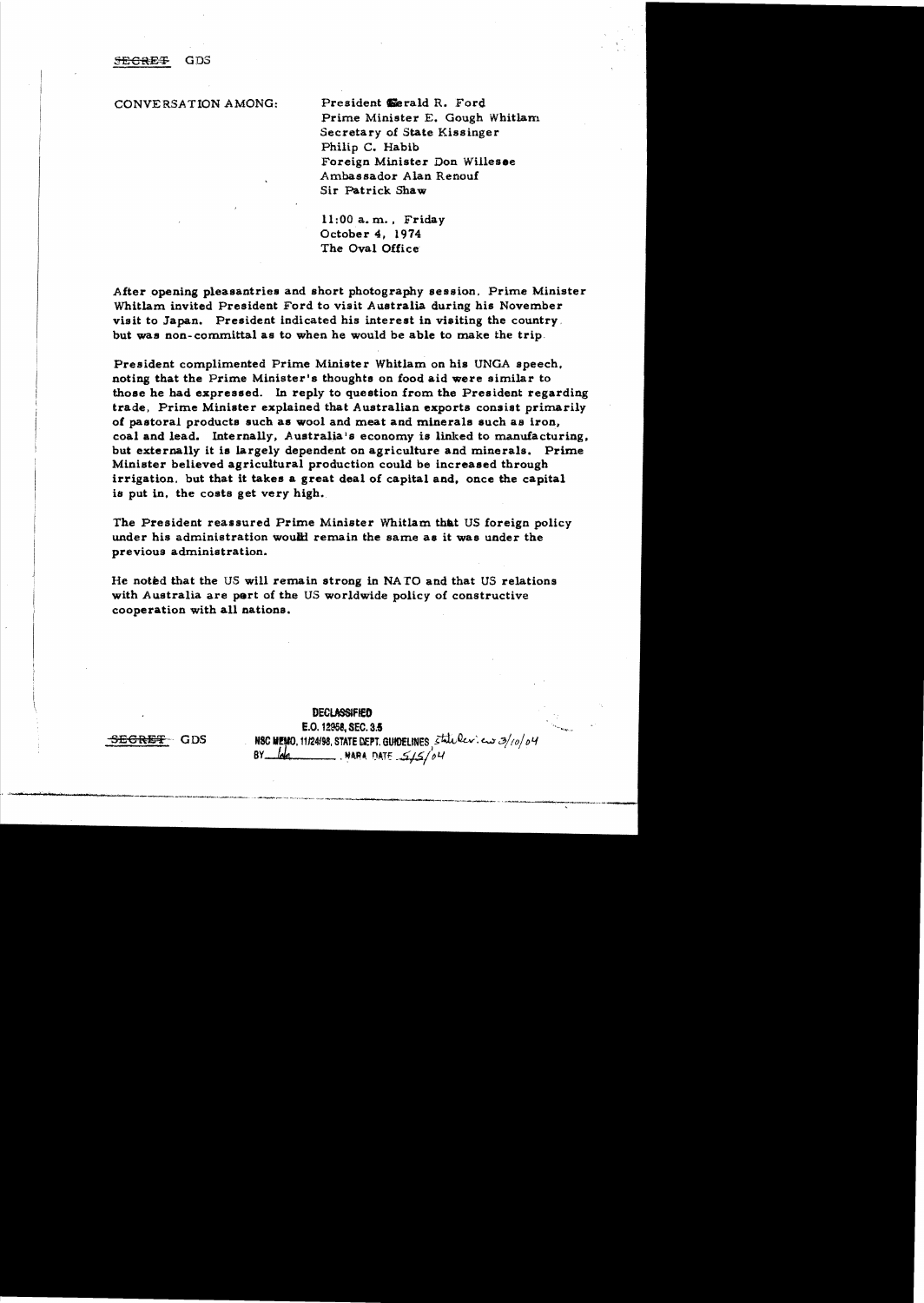MEMORANDUM

## NATIONAL SECURITY COUNCIL

SECRET/NODIS GDS

## ACTION

**•** 

October 11, 1974

MEMORANDUM FOR: SECRETARY KISSINGER

FROM: W.R.SMYSER

SUBJECT: Memorandum of Conversation of the President's Meeting with Australian Prime Minister Whitlam on October 4, 1974

At Tab I is a draft memorandum from *you* to the President forwarding the memorandum of conversation covering his meeting with Australian Prime Minister Whitlam on October 4, 1974.

RECOMMENDATION:

That *you* sign the draft memorandum to the President at Tab I.



**SEGRET/NODIS** GDS 5/5/04

3351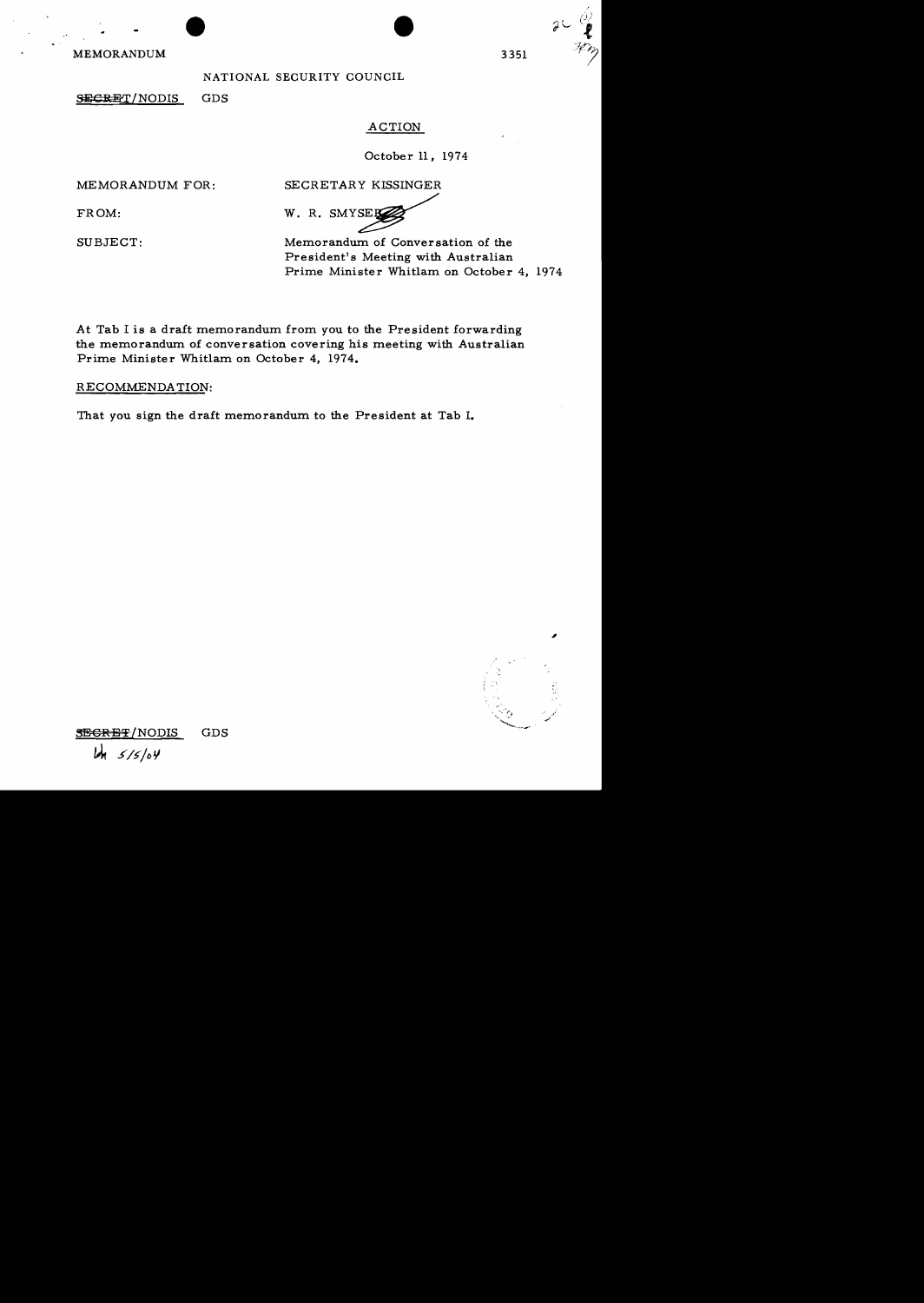